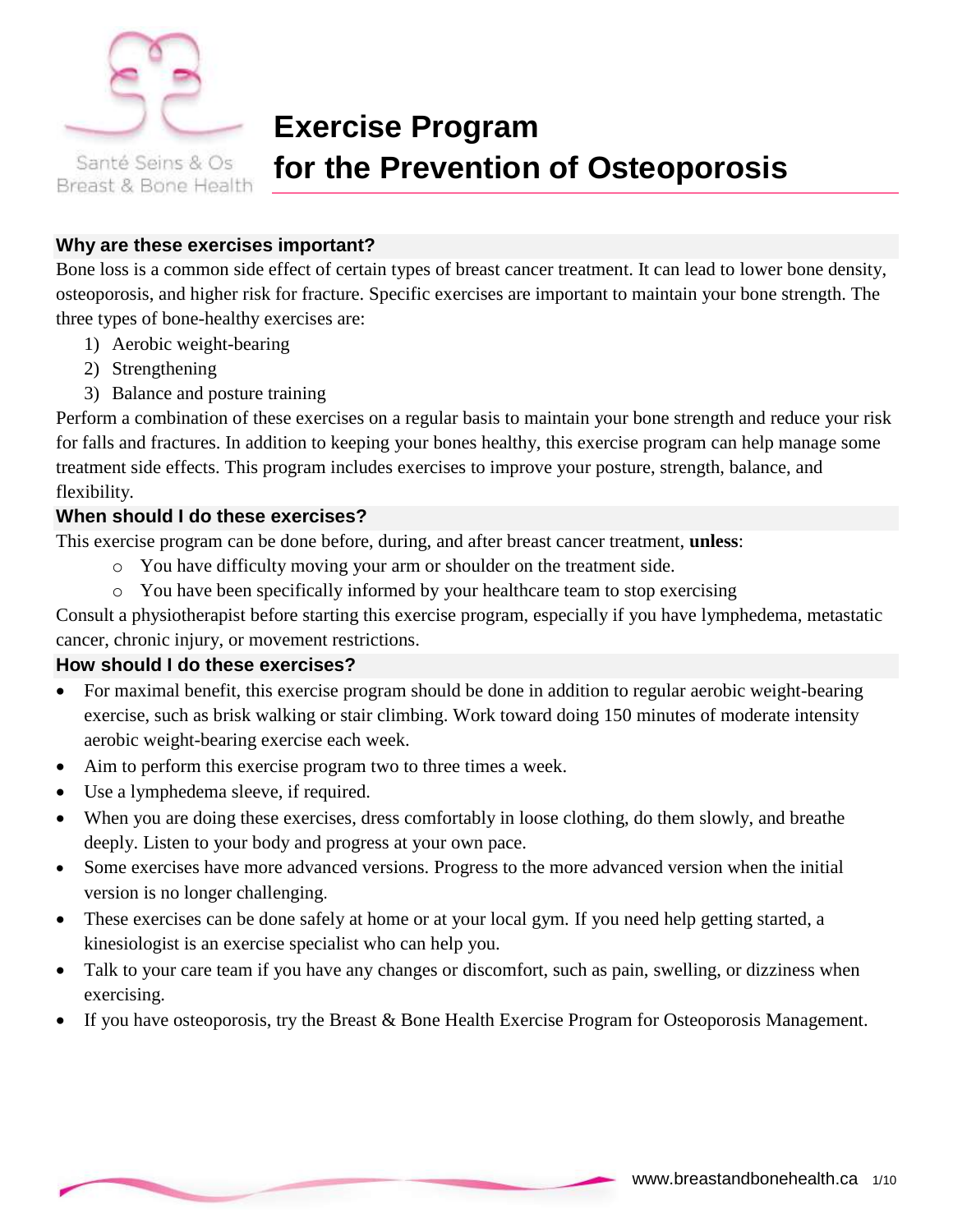## **POSTURE EDUCATION**

**1. The Box** 



- Imagine your torso is a box. The corners of the box are at your shoulders and hips.
- Lift breast bone slightly as if to show off a necklace/bowtie.
- Keep box intact as you go about your daily activities.

**2. Hip Hinging**



**3. Unloaded position**



- Start by standing with good postural alignment.
- Place hands in the crease of your hips.
- Bend at the hips over your hands while sticking your bottom back slightly.

- Lie flat on your back with your knees bent and arms by your side, palms face up.
- Make sure chin is pointing straight up to the ceiling.
- Relax in position.

HOLD: 5 minutes REPEAT: 2 times per day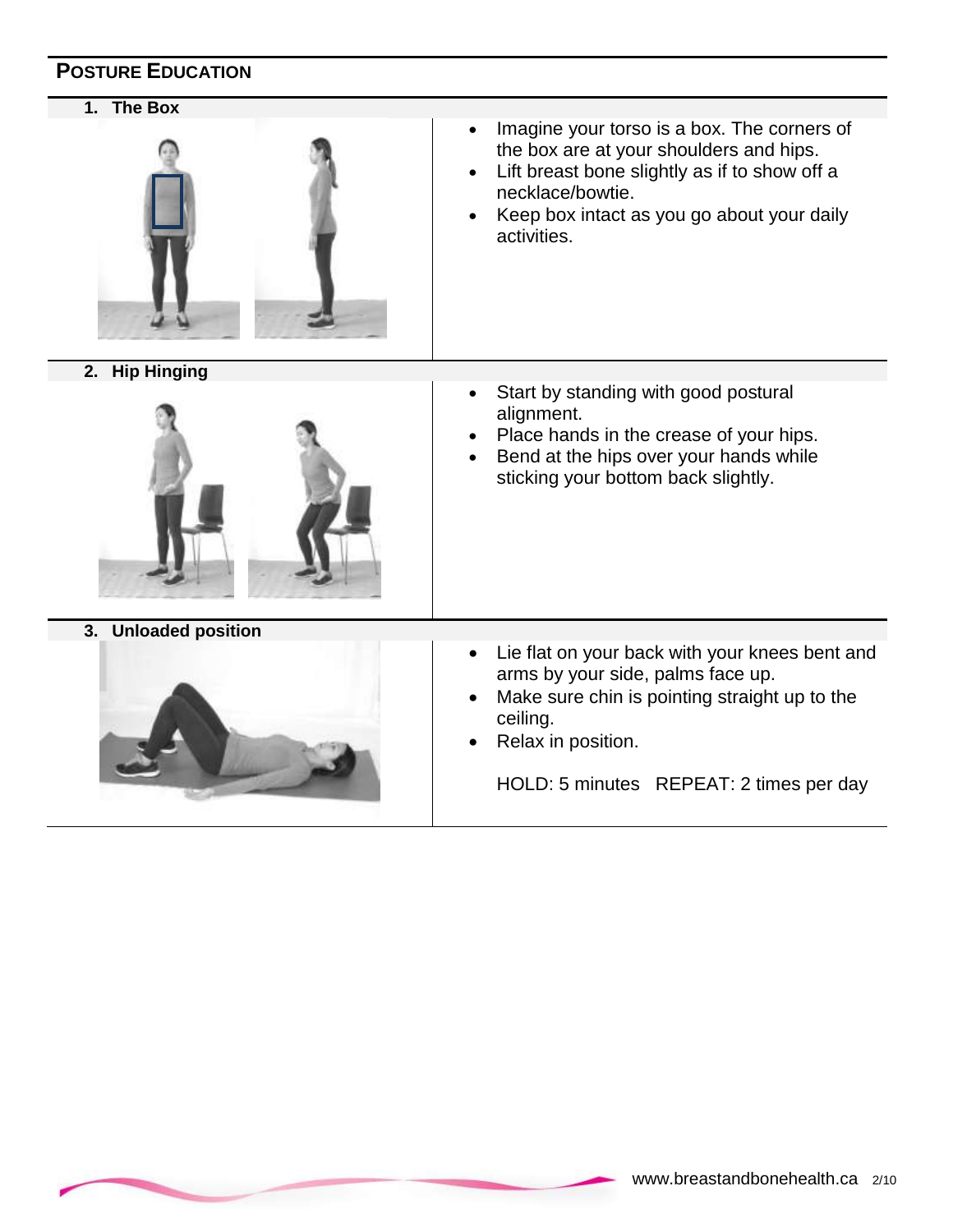## **STRENGTHENING**

| 1. Sit to Stand |                                                                                                                                                                                                                                                                                                                                       |
|-----------------|---------------------------------------------------------------------------------------------------------------------------------------------------------------------------------------------------------------------------------------------------------------------------------------------------------------------------------------|
|                 | Place feet hip-width apart, hands in crease of<br>hips.<br>Push your hips backwards and stick your<br>bottom out.<br>Slowly bend your knees and lower yourself<br>gently into a sitting position in the middle of<br>the chair.<br>Lean body forward and push off to stand.<br>SETS: 2 REPETITIONS: 8 - 12                            |
| 2. Wall Push Up |                                                                                                                                                                                                                                                                                                                                       |
|                 | Place hands on wall a little wider than<br>shoulder-width apart and just below shoulder<br>height.<br>Bend at the elbows and stop before your<br>forehead touches the wall.<br>Go back to start position.<br>Keep your spine in a straight line throughout<br>the entire movement.<br>SETS: 2 REPETITIONS: 8 - 12                     |
| 3. Bridge       |                                                                                                                                                                                                                                                                                                                                       |
|                 | Lie with knees bent and arms placed at your<br>sides, palms face up.<br>Push lightly into the floor with the back of your<br>shoulders.<br>Squeeze your buttocks, thighs and abdominal<br>muscles to lift your pelvis. Do not use your<br>back.<br>Lower slowly until you reach the ground.<br>SETS: 2 REPETITIONS: 8 - 12            |
| 4. Seated Row   |                                                                                                                                                                                                                                                                                                                                       |
|                 | Sit at the front edge of the chair, elbows are<br>straight but slightly bent.<br>Squeeze your shoulder blades together and<br>slightly lift breast bone.<br>Pull the elastic and bring your elbows back<br>and your hands at your sides<br>Return to start position and relax your<br>shoulder blades.<br>SETS: 2 REPETITIONS: 8 - 12 |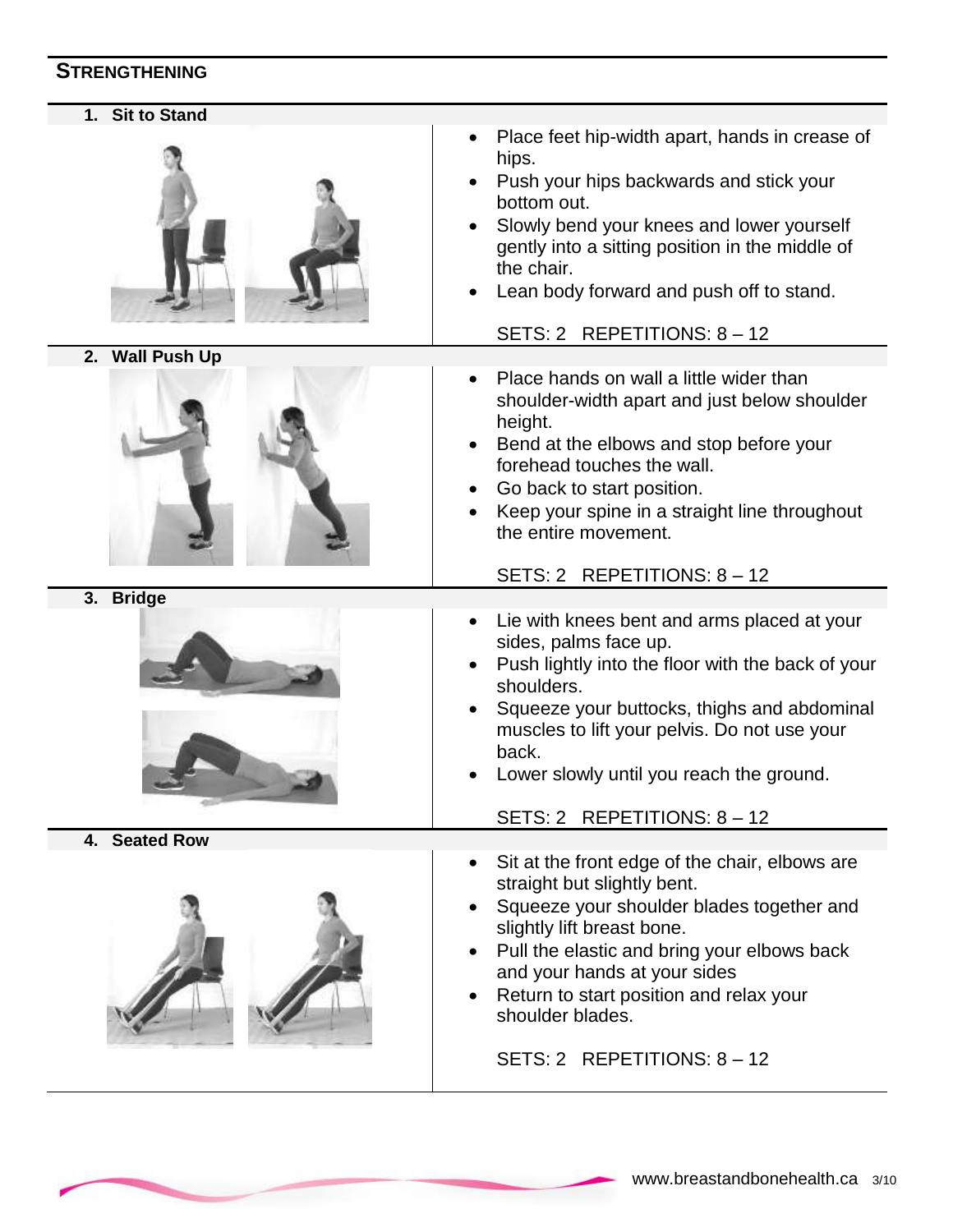|    | 5. Static Lunge     |                                                                                                                                                                                                                                                                                                                  |
|----|---------------------|------------------------------------------------------------------------------------------------------------------------------------------------------------------------------------------------------------------------------------------------------------------------------------------------------------------|
|    |                     | Stand with your feet hip-width apart.<br>Take a large step forward and keep core<br>strong and back straight.<br>Lower your body straight downwards by<br>bending both knees.<br>Keep hips stable and knees in line with hips.<br>Straighten knees to return to start position.<br>SETS: 2 REPETITIONS: $8 - 12$ |
|    | 6. The Sash         |                                                                                                                                                                                                                                                                                                                  |
|    |                     | Hold elastic with both hands and place your<br>$\bullet$<br>left hand over your right hand.<br>Pull the elastic up and diagonally over your<br>chest.<br>Return to start position with control.<br>To change sides, place right hand over the<br>left hand.<br>SETS: 2 REPETITIONS: 8 - 12                       |
|    | 7. Side Pull        |                                                                                                                                                                                                                                                                                                                  |
|    |                     |                                                                                                                                                                                                                                                                                                                  |
|    |                     | Hold elastic in both hands.<br>Lift arms up to shoulder height and keep<br>elbows straight.<br>Pull elastic straight out to the side, across the<br>chest.<br>Return to start position with control.<br>SETS: 2 REPETITIONS: $8 - 12$                                                                            |
| 8. | <b>The Overhead</b> |                                                                                                                                                                                                                                                                                                                  |
|    |                     | Hold elastic in both hands at hip level and<br>shoulder-width apart.<br>Keeping elbows straight and a steady tension<br>in the elastic, bring arms overhead as far as<br>possible.<br>Keep your back completely flat on the floor<br>during the entire movement.<br>Return to initial position with control.     |

SETS: 2 REPETITIONS: 8 – 12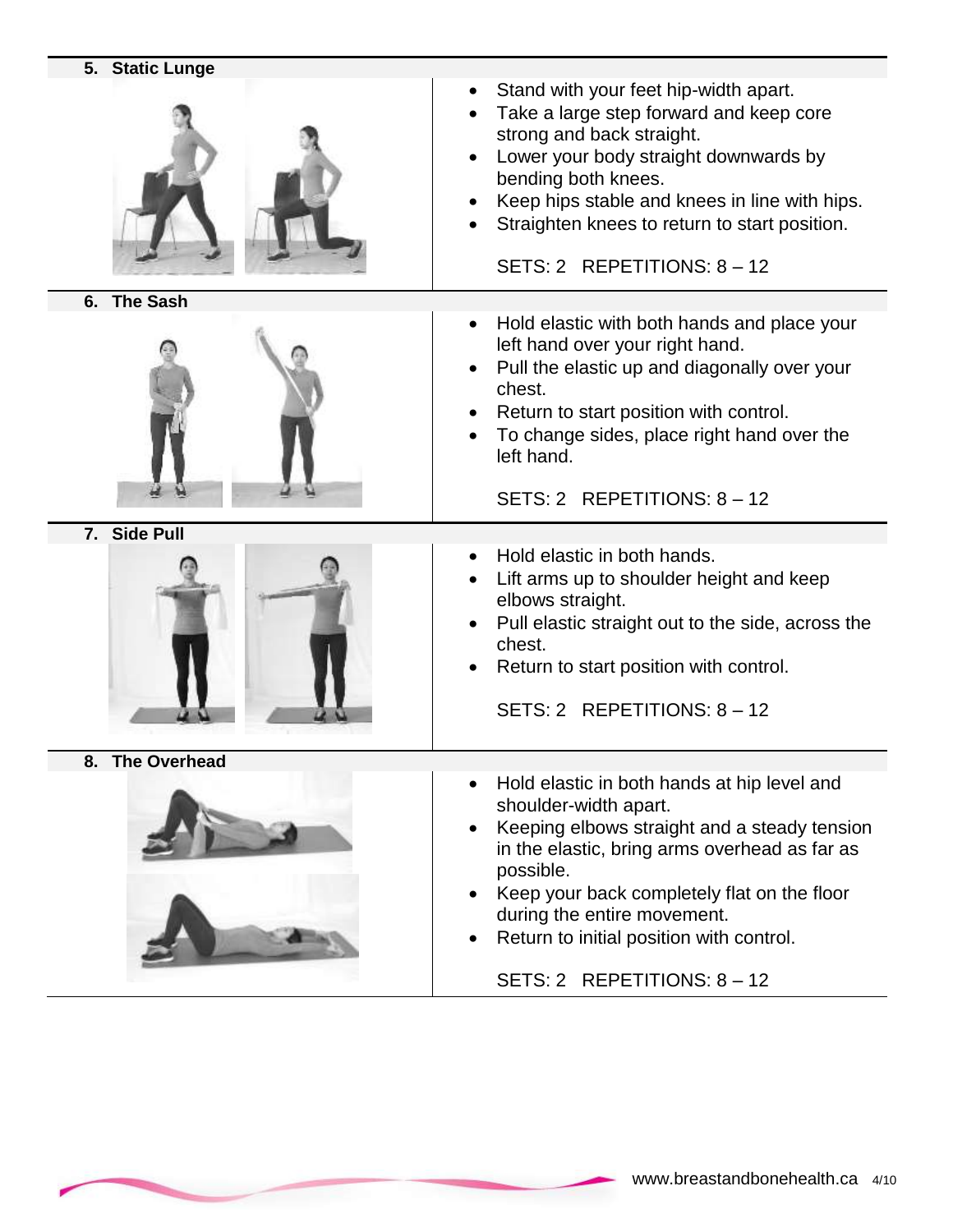| 9. Heel Touches (1 leg)*         |                                                                                                                                                                                                                                                                                                                                                                                         |
|----------------------------------|-----------------------------------------------------------------------------------------------------------------------------------------------------------------------------------------------------------------------------------------------------------------------------------------------------------------------------------------------------------------------------------------|
|                                  | Lie down on back, raise one leg keeping your<br>knee bent.<br>Flatten your lower back on the floor by pulling<br>your navel slightly in.<br>Lower one leg at the time to tap your heel on<br>the floor, and then lift your heel back up<br>without losing the abdominal contraction.<br>Repeat and switch foot.<br>SETS: 2 REPETITIONS: 8 - 12                                          |
| 10. Active Extension Progression |                                                                                                                                                                                                                                                                                                                                                                                         |
|                                  | Start by gently pressing pelvic bones into the<br>floor.<br>Holding the pelvic press, place hands in lower<br>back and raise just your forehead off the floor<br>and hold.<br>Bring arms out to side and raise body slightly<br>higher and hold.<br>Bring arms straight out above head while<br>lifting even further.<br>Relax and release pelvic press.<br>SETS: 2 REPETITIONS: 8 - 12 |
| 11. Plank (on knees)*            |                                                                                                                                                                                                                                                                                                                                                                                         |
|                                  | Lie on your forearms and knees with elbows                                                                                                                                                                                                                                                                                                                                              |
|                                  | under your shoulders.<br>Contract abdominals and lift yourself up in a<br>straight line from head to knees.<br>Do not arch your lower back.<br>Hold position for required time<br>SETS: 2 HOLD: _______seconds                                                                                                                                                                          |
| 12. Superman (arms only)*        |                                                                                                                                                                                                                                                                                                                                                                                         |
|                                  | Place hands directly under shoulders and<br>$\bullet$<br>knees directly under hips.<br>Back is straight in a neutral position.<br>Tighten abdominal muscles and lift arm<br>straight out in front of you while keeping the<br>body still.<br>Hold for 2-3 seconds and slowly return to<br>initial position.                                                                             |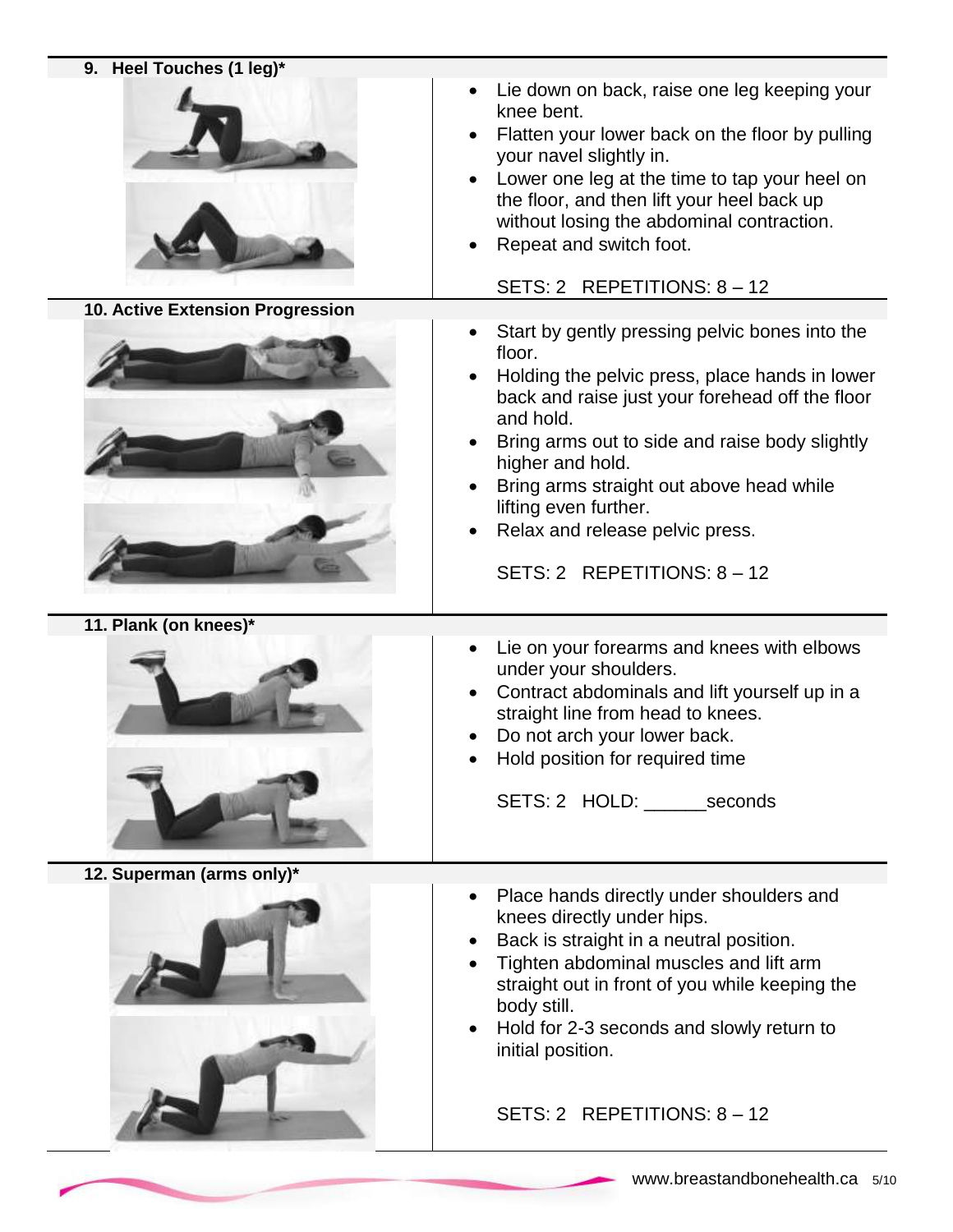| *Advanced - Heel Touches (2 legs)  | Lie down on back raise both legs keeping<br>$\bullet$<br>your knees bent.<br>Flatten your lower back on the floor by pulling<br>your navel slightly in.<br>Lower one leg at the time to tap your heel on<br>the floor, and then lift your heel back up<br>without losing the abdominal contraction.<br>Repeat and switch foot.<br>SETS: 2 REPETITIONS: 8 - 12 |
|------------------------------------|---------------------------------------------------------------------------------------------------------------------------------------------------------------------------------------------------------------------------------------------------------------------------------------------------------------------------------------------------------------|
| *Advanced - Plank (full)           |                                                                                                                                                                                                                                                                                                                                                               |
|                                    | Lie on your forearms and knees with elbows<br>under your shoulders.<br>Contract abdominals and lift yourself up in a<br>straight line from head to toes.<br>Do not arch your lower back.<br>Hold position for required time.<br>SETS: 2 HOLD: seconds                                                                                                         |
| *Advanced - Superman (legs only)   |                                                                                                                                                                                                                                                                                                                                                               |
|                                    | Place hands directly under shoulders and<br>$\bullet$<br>knees directly under hips.<br>Back is straight in a neutral position.<br>Tighten abdominal muscles and lift leg<br>straight out behind you while keeping the<br>body still.<br>Hold for 2-3 seconds and slowly return to<br>initial position.<br>SETS: 2 REPETITIONS: $8 - 12$                       |
| *Advanced - Superman (arm and leg) |                                                                                                                                                                                                                                                                                                                                                               |
|                                    | Place hands directly under shoulders and<br>knees directly under hips.<br>Back is straight in a neutral position.<br>Tighten abdominal muscles and lift opposite<br>arm and leg while keeping the body still.<br>Hold for 2-3 seconds and slowly return to<br>$\bullet$<br>initial position.<br>SETS: 2 REPETITIONS: 8 - 12                                   |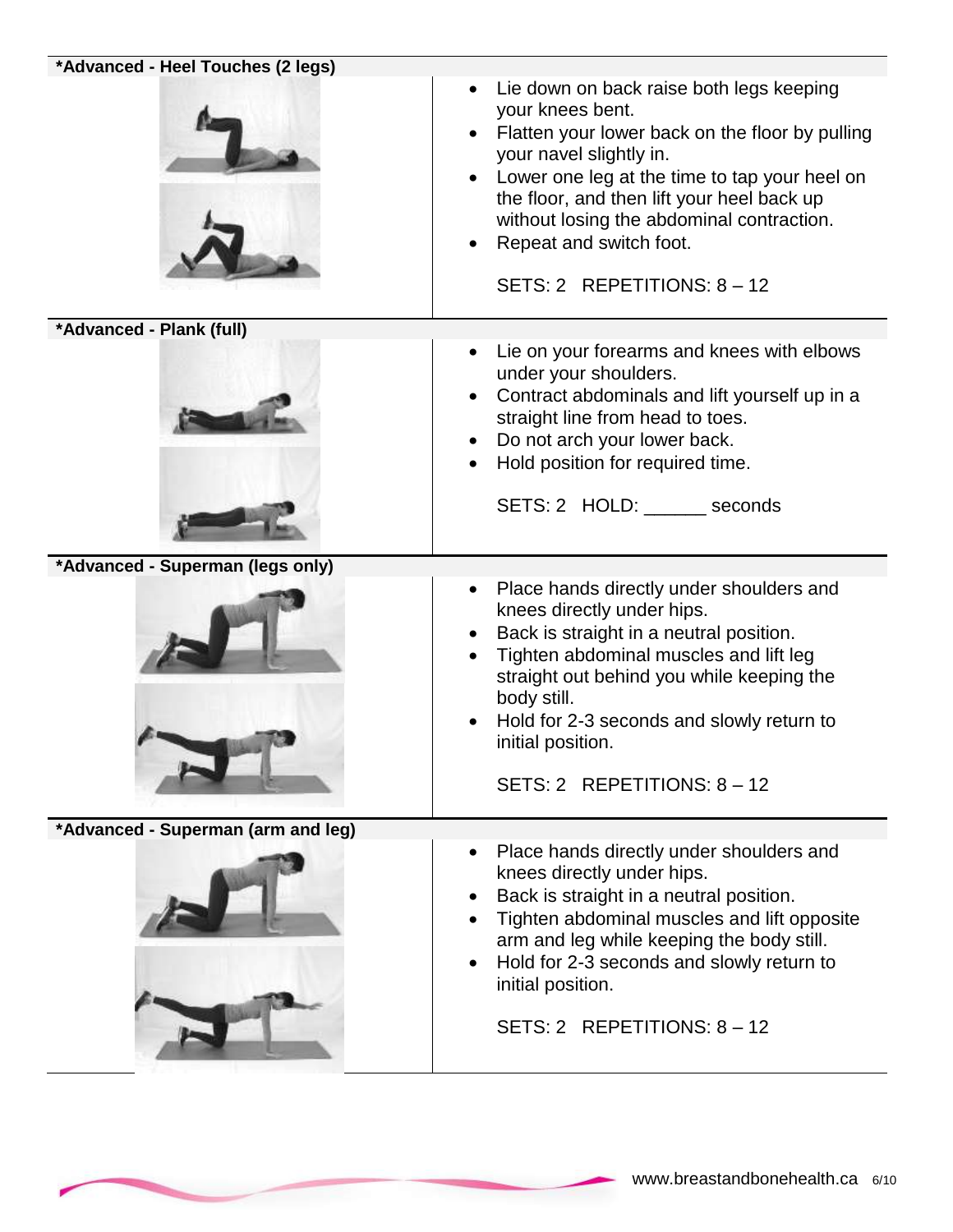### **BALANCE AND AGILITY**

**1. Tandem Stance**



- Stand beside a steady chair or wall.
- Place heel of one foot in front of toes of the other foot.
- Hold position for 20 seconds.
- To increase difficulty, try with eyes closed

**2. Single Leg Stance**



 Hold position for 20 seconds. To increase difficulty, try with eyes closed.

• Transfer weight to one foot and lift other foot

• Stand beside a steady chair or wall.

off the ground.

**3. Tandem Walk**



- Make sure to perform this exercise near a wall or counter top for increased safety.
- Walk forwards by placing one foot directly in front of the other, heel to toe.
- To increase difficulty, try to walk backwards.
- **4. Four Square\*** Start in square 1, facing square 2. Step into each square as fast as possible following this sequence:  $\overline{2}$  $\overline{\mathbf{3}}$  1-2-3-4-1-4-3-2-1 Be sure that both feet must step into each box.  $\mathbf{1}$ 4 SETS:  $2 - 3$  REPETITIONS:  $3 - 5$

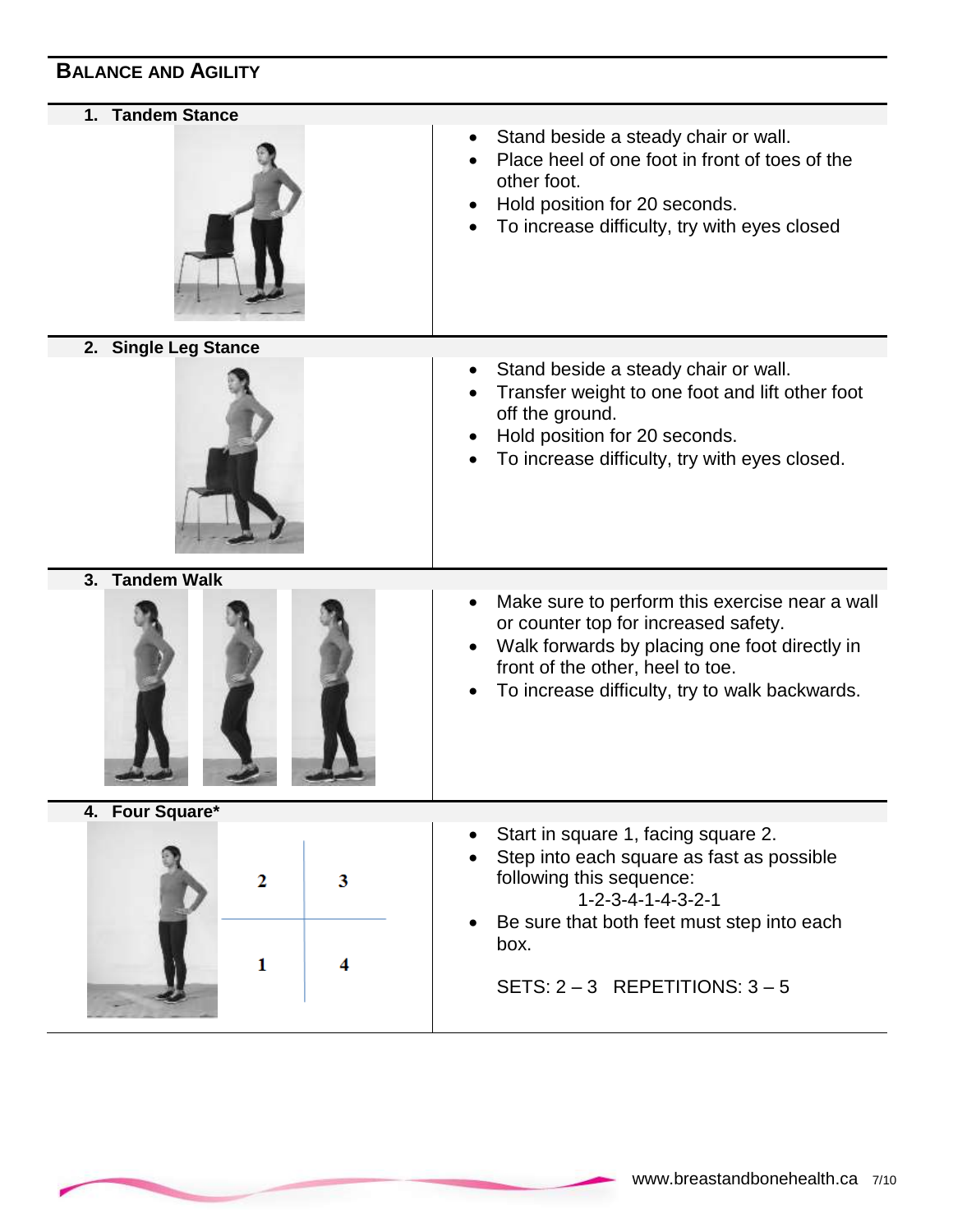| *Advanced - Front Step Over |                                                                                                                                                                                                                                                                 |
|-----------------------------|-----------------------------------------------------------------------------------------------------------------------------------------------------------------------------------------------------------------------------------------------------------------|
|                             | Place elastic on floor.<br>Stand facing elastic and take a big step<br>forward to step over the elastic.<br>Continue to face forward while you take a big<br>step backwards to return to initial position.<br>SETS: $2 - 3$ REPETITIONS: $3 - 5$                |
| *Advanced - Side Step Over  |                                                                                                                                                                                                                                                                 |
|                             | Place elastic on floor.<br>Stand with the elastic at your side and take a<br>big step sideways to step over the elastic.<br>Continue to face forward while you take a big<br>step sideways to return to initial position.<br>SETS: $2 - 3$ REPETITIONS: $3 - 5$ |
| *Advanced - Karaoke Step    |                                                                                                                                                                                                                                                                 |
|                             | Make sure to perform this exercise near a wall<br>or counter top for increased safety.<br>Walk sideways by crossing one foot directly in<br>front of the other.<br>Repeat in opposite direction by crossing the<br>other foot in front.                         |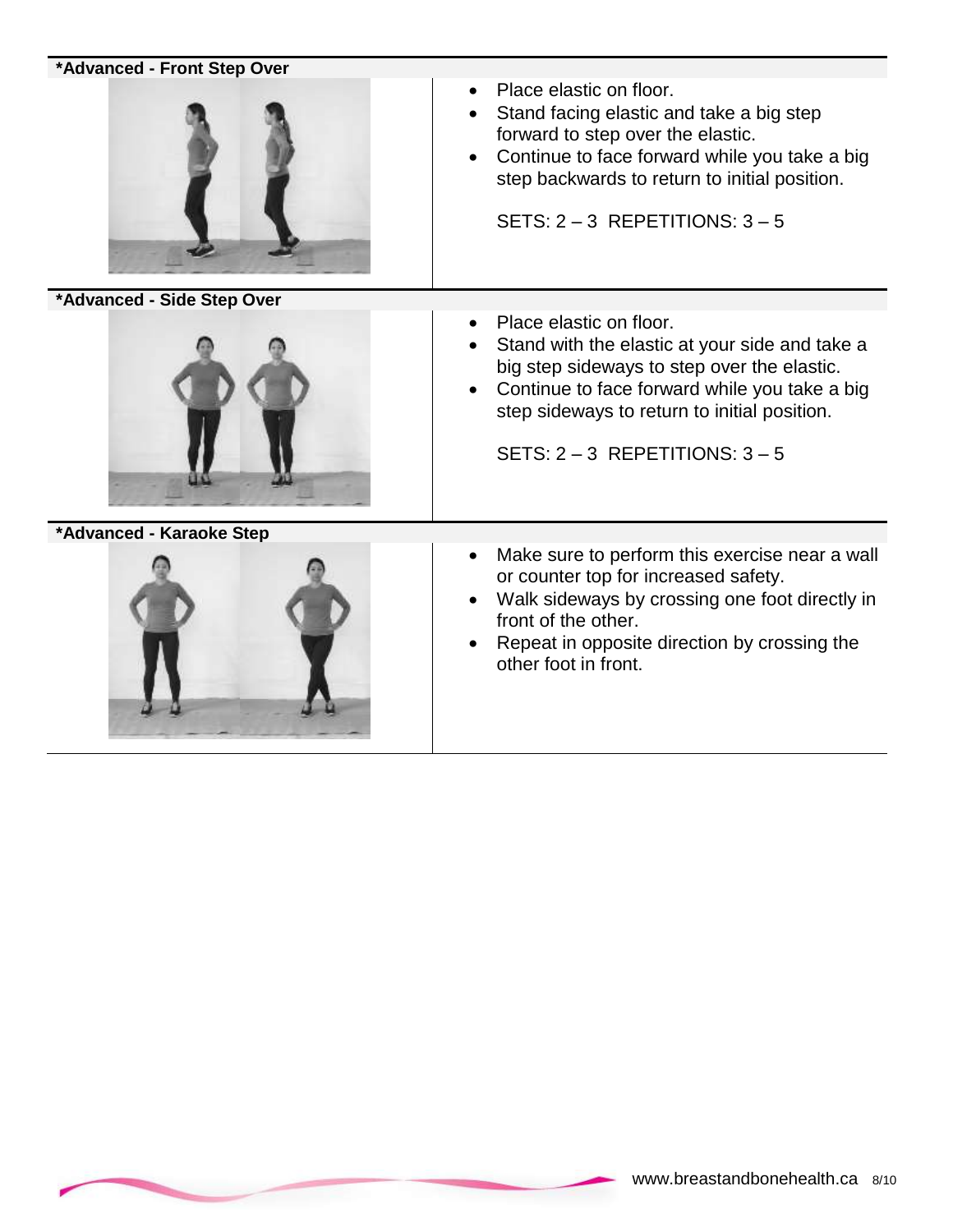## **STRETCHING**

| 1. Hamstring* | Sit at the front edge of the chair with back<br>straight.<br>Place leg straight out in front of you with your<br>heel on the ground and toes pointing up.<br>Lean forward to feel pull behind leg while<br>keeping knee straight.<br>SETS: 2 HOLD: 30 seconds                                       |
|---------------|-----------------------------------------------------------------------------------------------------------------------------------------------------------------------------------------------------------------------------------------------------------------------------------------------------|
| 2. Hip        | Sit at the front edge of the chair with back<br>straight.<br>Place outside of ankle on knee.<br>Lean forward to feel pull in hip.<br>SETS: 2 HOLD: 30 seconds                                                                                                                                       |
| 3. Quadriceps | Stand close to a chair for support with back<br>straight.<br>Grab top of ankle and bring heel to bottom<br>until you feel a gentle stretch in front of the<br>thigh.<br>SETS: 2 HOLD: 30 seconds                                                                                                    |
| 4. Chest      | Stand straight in front of the wall.<br>Place your forearm against the wall with<br>elbow bent to 90°. Your elbow should be at<br>shoulder height.<br>Slowly rotate your body away from the wall<br>until you feel a gentle pull in front of the<br>shoulder and chest.<br>SETS: 2 HOLD: 30 seconds |